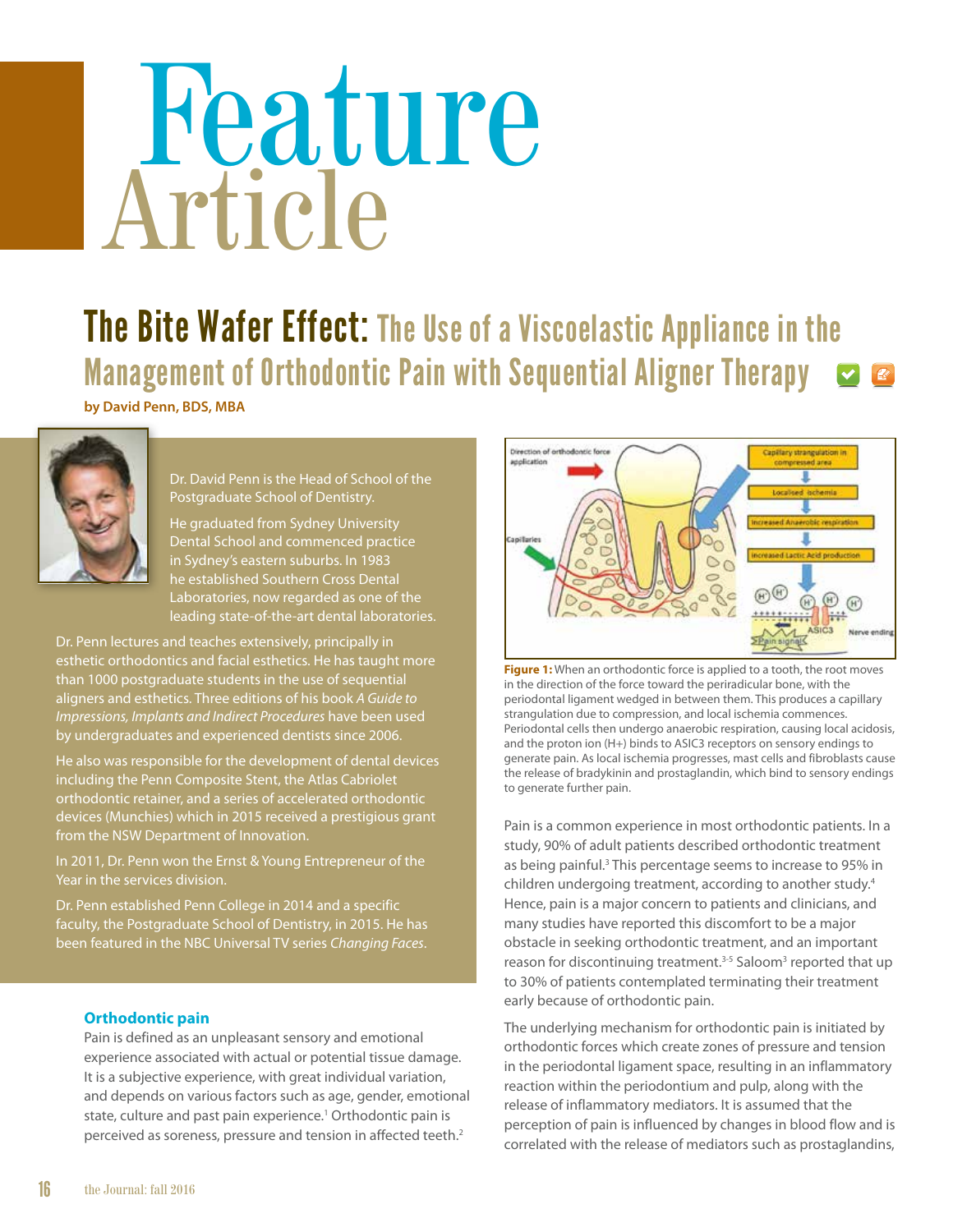leukotrienes, histamine, serotonin and substance P, which cause a hyperalgesic response (**Figure 1**).1,2

#### **Management of orthodontic pain**

Management of orthodontic pain is an important aspect of orthodontic treatment, whose aim is decreasing the discomfort level of patients, and thus improving health-related quality of life. Additionally, management of orthodontic pain increases patient compliance and reduces the interference with patients' masticatory performance and speech.<sup>2,5</sup>

To alleviate pain, pharmacological and mechanical interventions are commonly used in orthodontics. Alternative pain management mechanisms include behavioral intervention (cognitive behavioral therapy [CBT], physical activity, music therapy), laser irradiation therapy and gene therapy.

#### **Pharmacological interventions**

Nonsteroidal anti-inflammatory drugs (NSAIDs) such as acetaminophen, ibuprofen, and celecoxib are the most frequently recommended drugs for pain and work by inhibiting prostaglandin synthesis.<sup>6</sup> However, a number of risks associated with the use of traditional analgesics in orthodontics are raising doubts about the use of these drugs as a primary or sole pain control intervention.

Firstly, studies have suggested that NSAIDs reduce the rate of tooth movement during orthodontic treatment by inhibiting the activity of COX enzymes, a mediator for the synthesis of prostaglandin. Prostaglandin promotes local inflammation and bone remodeling, which facilitates tooth movement. Conversely, decreased levels of prostaglandin following NSAID intake inhibit osteoclasts and reduce the rate of tooth movement.4,7,8 For orthodontic patients, this prolongs treatment.

Secondly, in recent years, the use of NSAIDs has been associated with different adverse reactions that include thrombocytopenia (blood platelet deficiency), skin rashes, and headaches, particularly in young orthodontic patients.3,9 Lastly, the risk of overuse of NSAIDs has been raised as a concern, particularly when the drugs are over-the-counter (OTC) analgesics.<sup>6</sup>

Consequently, nondrug interventions for pain control, such as anatomically specific biting devices (e.g., Munchies®) or chewing gum, have been recommended in the Postgraduate Progam in Aesthetic Orthodontics at the Postgraduate School of Dentistry, where the device was developed.

#### **Mechanical interventions**

Mechanical modalities such as chewing gum and biting devices have been proposed as nondrug methods to relieve orthodontic pain.<sup>9</sup>

The proposed mechanism of these interventions is that they induce microdynamic movements and loosen the tightly grouped periodontal ligament fibers around the nerves and blood vessels, restoring the normal vascular and lymphatic circulation of the periodontal ligament, thus preventing or



**Figure 2:** percentages of patients using ibuprofen after (A) bond-up and (B) arch wire change.

relieving inflammation and edema, and finally relieving pain and discomfort.<sup>9</sup>

In other words, biting on a viscoelastic device such as Munchies or chewing on sugar-free gum induces what has been described as the "bite wafer" effect. The biting pressure temporarily displaces the teeth under orthodontic force, alleviates the orthodontic pressure, and prevents the formation of ischemic areas, thus relieving pain.

Many studies have compared the effects of pharmacological interventions and mechanical interventions. A 2016 randomized controlled trial (RCT), carried out in the United Kingdom with 1000 study participants undergoing fixed orthodontic treatment, concluded that the patients in the chewing-gum group (who used sugar-free chewing gum to manage orthodontic pain, with an option to use ibuprofen as well) reported significantly less use of ibuprofen for pain relief than those in the control group (who took ibuprofen as their only pain-management method) (Figure 2).<sup>4</sup> This study supports the assertion that the use of mechanical intervention can significantly reduce the need for traditional analgesics and hence the risk of adverse effects.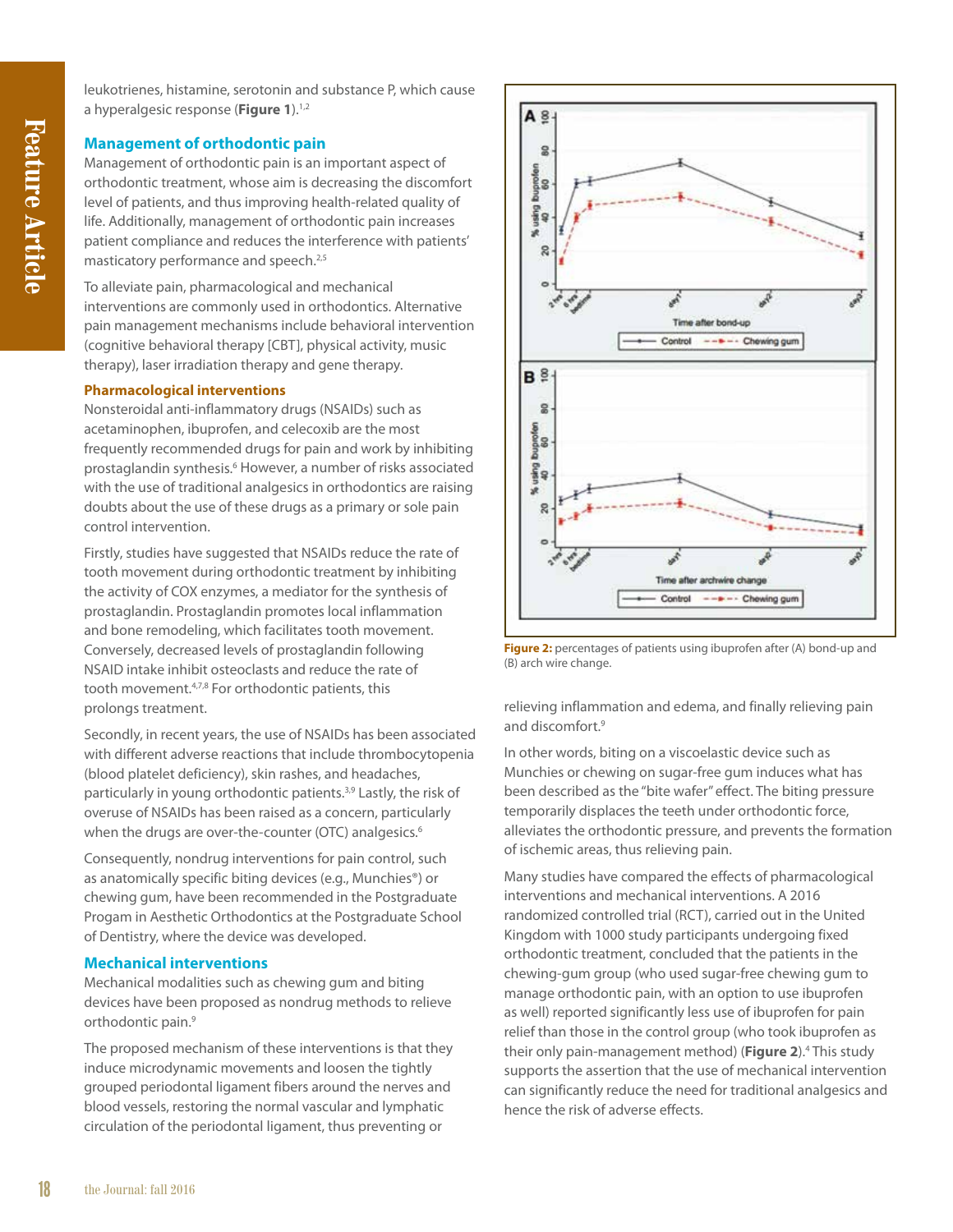In addition to reducing the use of analgesics, some studies have indicated that biting silicone wafers can be as effective as drugs, or even more effective, as a solution for pain control. Murdock<sup>6</sup> et al., when comparing pain response during the first week after initial arch wire placements in patients randomly assigned to two pain management groups—chewing on bite wafers as desired vs. taking NSAIDs—concluded that the bite wafers were at least as effective as NSAIDs for pain management after orthodontic procedures.

In a study by Farzanegan et al.,<sup>9</sup> the bite wafers were found more effective than ibuprofen in orthodontic pain reduction when compared with the placebo group. The authors recommended the use of chewing gum or bite wafers as a substitute for ibuprofen to relieve orthodontic pain.

Similarly, another RCT by Saloom, $3$  comparing the use of bite wafers and paracetamol (acetaminophen) in reducing pain and discomfort associated with initial orthodontic tooth movement in both adolescents and adults, concluded that bite wafers reduced pain more obviously and safely in comparison to paracetamol, especially in adolescents (**Figures 3 and 4**).3

The majority of the comparative studies mentioned above suggest that both chewing gum and biting on mechanical devices have a similar effect in managing orthodontic pain. However, mechanical devices seem to present some additional benefits over chewing gum:

- a) As Farzanegan et al.<sup>9</sup> observed, the viscoelastic bite wafers tend to have varying toughnesses (as opposed to a single hardness of chewing gum). This makes them more effective in displacing teeth, solving ischemia and, ultimately, managing orthodontic pain.
- b) Unlike chewing gum (which most people chew with only their back teeth), a well-made, anatomically shaped mechanical biting device is more effective in pain control for both front and back teeth.

#### **Munchies®**

Munchies are an anatomically designed Type 1 medical device designed to accelerate aligner therapy by ensuring the optimization of aligner fit and the delivery of correct forces, and to minimize pain during treatment.

Munchies are specifically shaped to intimately fit upper anterior, lower anterior and posterior teeth, using 3 separate arms, in conjunction with the wear of clear aligners. They are fabricated using state-of-the-art medical-grade silicone technology, with ideal viscoelastic properties which allow them to deform momentarily when engaged by both arches (one arch pushes the device into the other arch).

The device generally captures about 30% of the clinical crown and its aligner. This optimizes seating, minimizes "aligner slip," and delivers a greater propensity for expression of intended orthodontic movements.



**Figure 3:** pain intensity before (B) and after (A) using bite wafers in adolescents.





In a study by Sharp and Dove<sup>10</sup> in 2015,100% of patients reported comprehensively superior fit of aligners when using the Munchies immediately after each aligner reinsertion, and 70% of patients reported pain relief during all stages of orthodontic treatment by inducing the bite wafer effect.

Munchies use a series of medical-grade silicones of differing Shore hardness measurements, described as "gentle" or "firm." The patient should commence with the softest Munchies device that provides pain relief after the insertion of a new aligner, and then move to a slightly harder device after about 8 hours.

This use of Munchies of varying hardness at different stages after orthodontic adjustment or new aligner insertion is critical in order to maximize pain relief.<sup>11</sup> Ideal pain management is achieved if Munchies are used by biting in the posterior region (back teeth) for 3 to 4 minutes at 6- to 8-hour intervals, for up to 1 week if pain persists.

To sum up, the pilot study carried out by Sharp and Dove showed that Munchies are a very effective method of management of orthodontic pain. However, further studies using Munchies with sequential aligner therapy and fixed orthodontic appliance therapy are required to complement the results. Issues remaining to be resolved include

**•** Optimal intraoral time per day with Munchies for pain relief and for ideal aligner seating